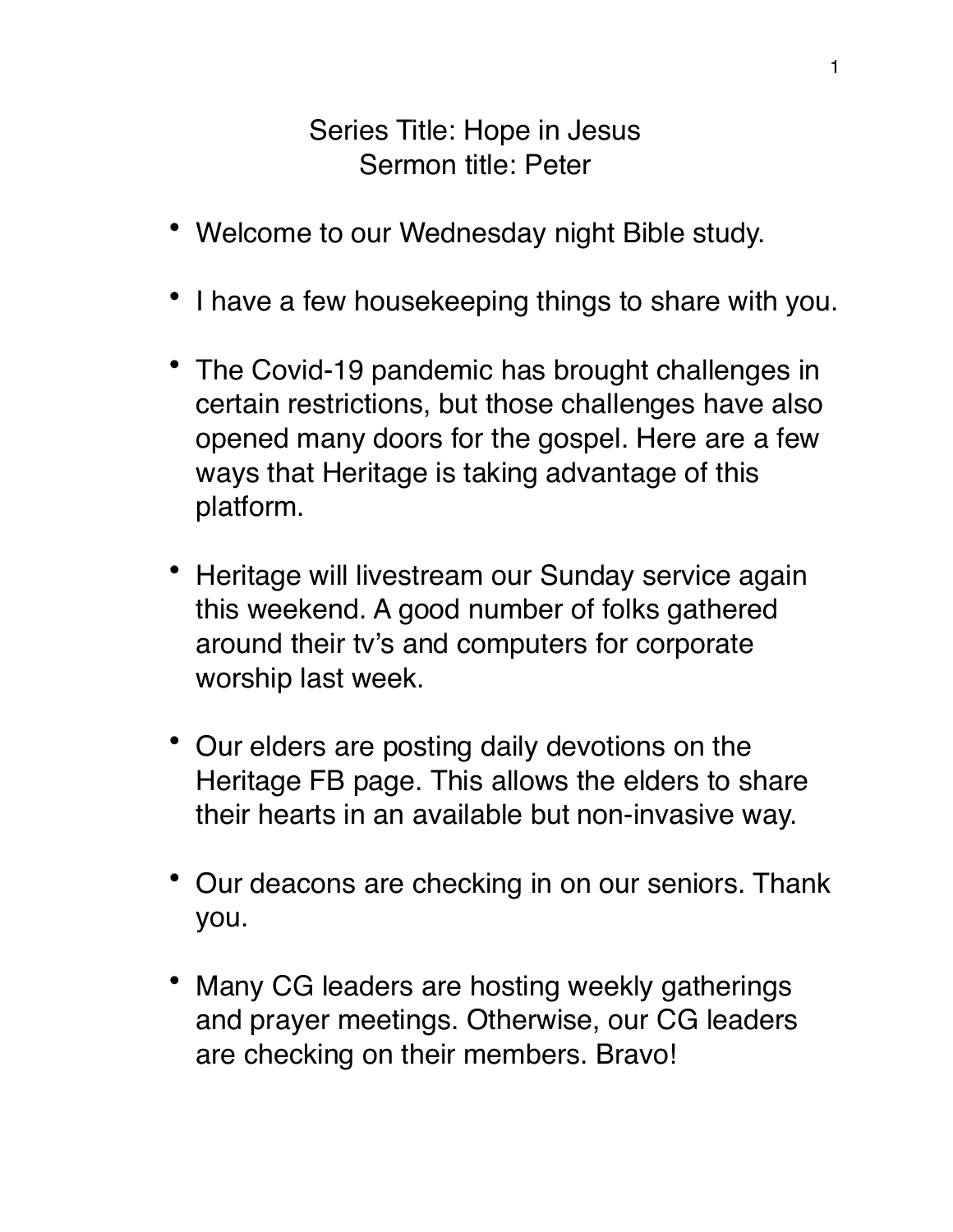- People are still maintaining the chronological reading of the Bible.
- We maintain our relationship with FEMA but have had no new calls. Thanks to those of you who have called Debbie and made yourselves available to serve.
- Some of our members are making masks for medical personnel. Contact Janel Burker to get involved.
- Angela is reading to the children on the Heritage FB Live, Wednesdays and Sundays at 4pm. Her first reading has reached 834 people. Her husband's first devotion has reached 182. (Hmmmm).
- David Stewart will once again host our weekly prayer gathering on FB Live this Friday at 8:30pm. You can go ahead
- People are using the self-isolation cards to reach out to friends, neighbors & co-workers. They are available in the Manor, front-door mailbox.
- We are staying in touch with our missionaries. Sunday night, Carla Gibson told the Burker CG that moving their services online has increased their 'attendance' ten-fold.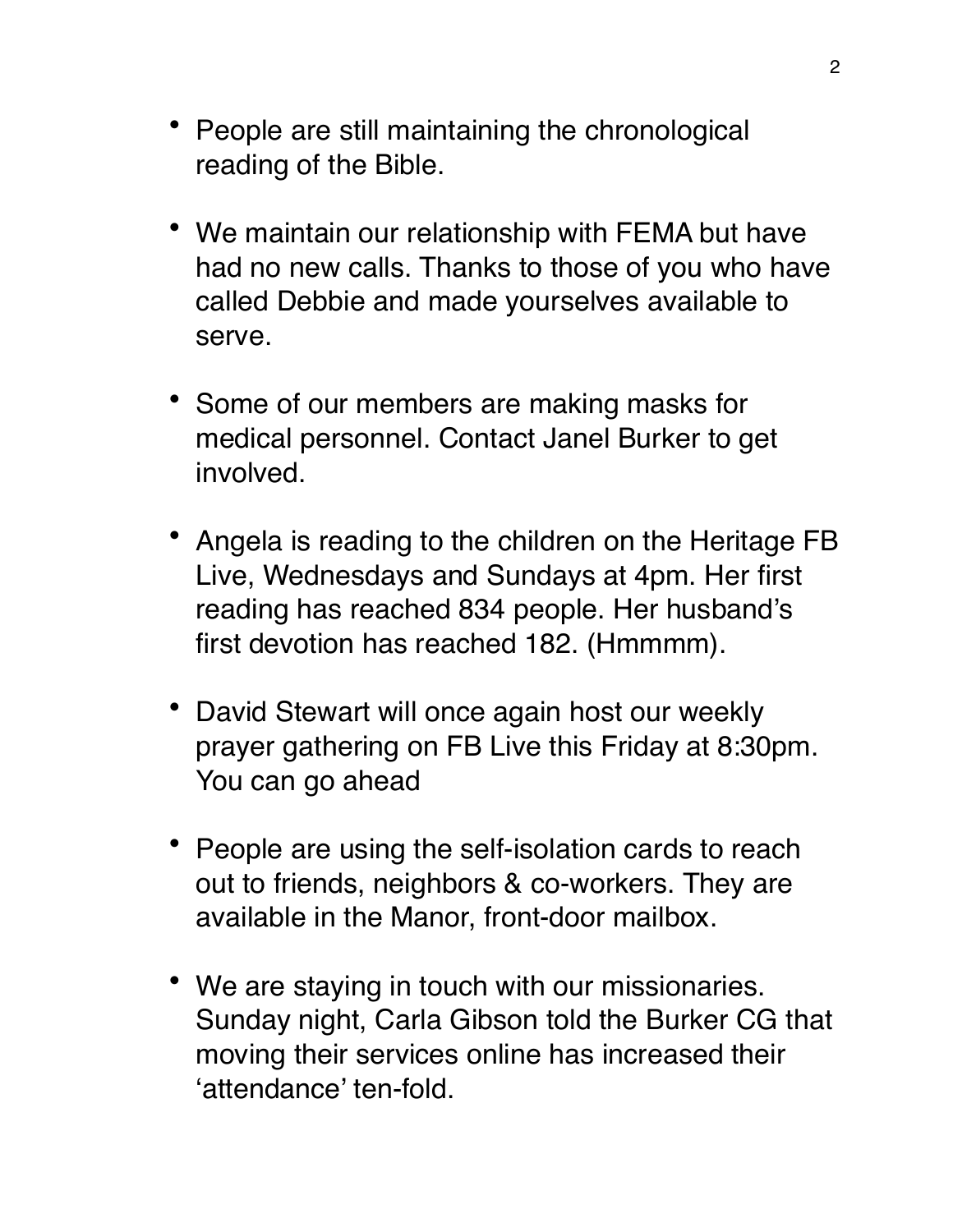- Giving. Wow. Your financial faithfulness is amazing. Some of our members are even giving extra and that is incredible. Thank you. Thank you. Don't let Covid-19 change your Christian identity. Be the Christian you are, dependent on Jesus and independent of external pressures. When you get squeezed, let Jesus come out.
- You are the church. You are being the church. People are saying that church services are postponed or cancelled. This isn't true. Heritage is proving that church services are ongoing, in fact, multiplied in the innumerable ways we are serving each other and the world.
- During this crisis, churches will reap what they have sown.
	- In 1 Samuel, Israel devalued the blacksmith profession (13:19) and didn't have any spears or swords when the Philistines attacked them in ch. 13.
	- But in Genesis, 7-years of famine proved Joseph's the prudence of his ministry model.
	- The wisdom and quality of Heritage's mission is proving that we are indeed making disciples here and around the world.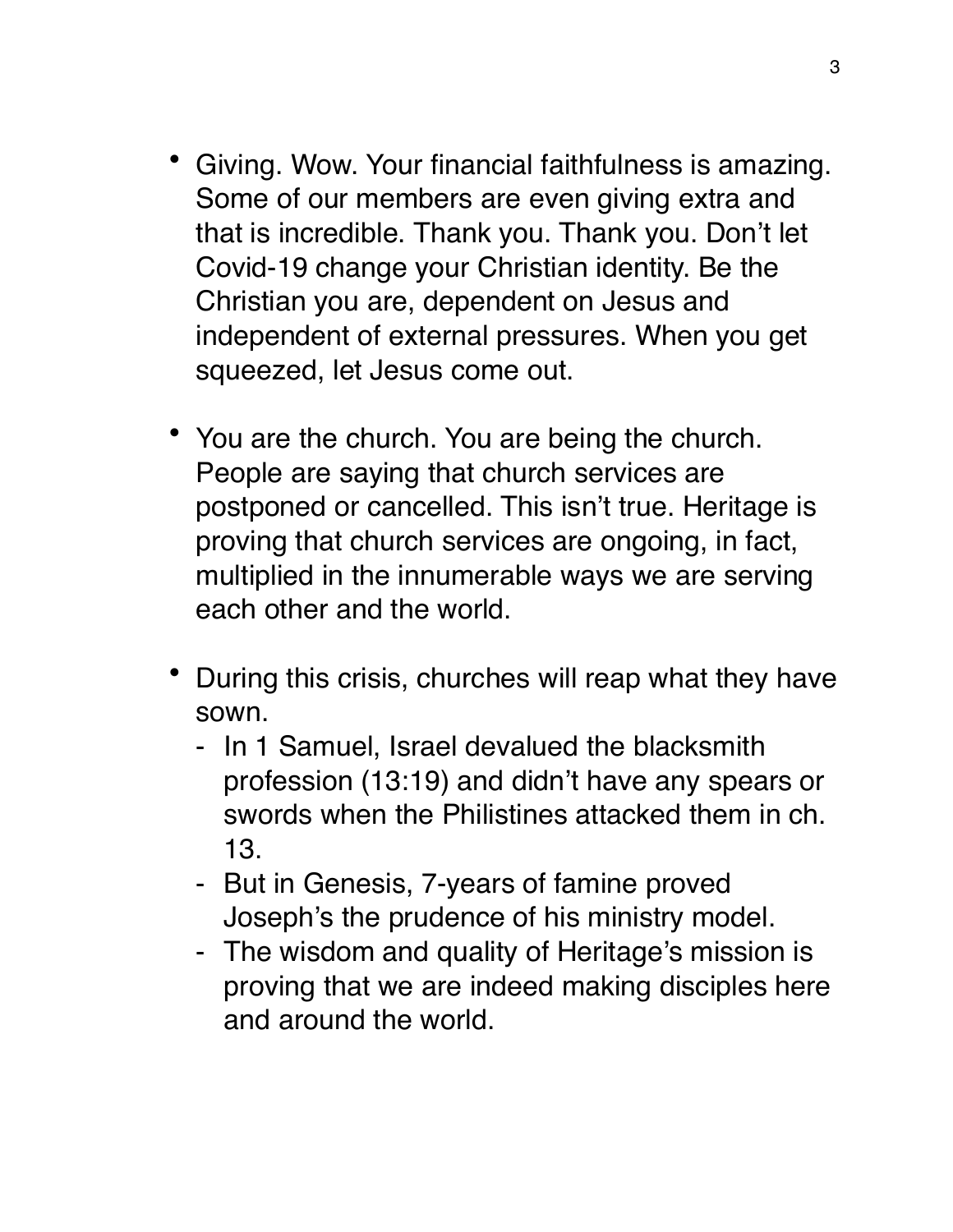• These are some of the reasons why our elders "*have this confidence in the Lord about you*" (2 Thess 3:4).

Just before we step into the pages of Scripture, let's pray David's prayer for ourselves –

"*Deal bountifully with your servants, that we may live and keep your word. Open our eyes, that we may behold wondrous things out of your law. We are sojourners on the earth; hide not your commandments from us! Our souls are consumed with longing for your rules at all times*" (Psalm 119:17-20).

And now, this is our text for the evening. Read with me in 1 Peter 1.

"*Peter, an apostle of Jesus Christ*" (1:1a)

That's it. Why? Because we want to know why God chose Peter to write this epistle and when we do, we will be better able to appreciate it, understand it and apply it.

Fast facts:

- His name, 'Petros,' means, 'stone' or 'rock.' So, too, does the name 'Cephas,' which is an Aramaic word for "rock," as used by Jesus in John 1:42.
- Peter was a fisherman
- He was Andrew's brother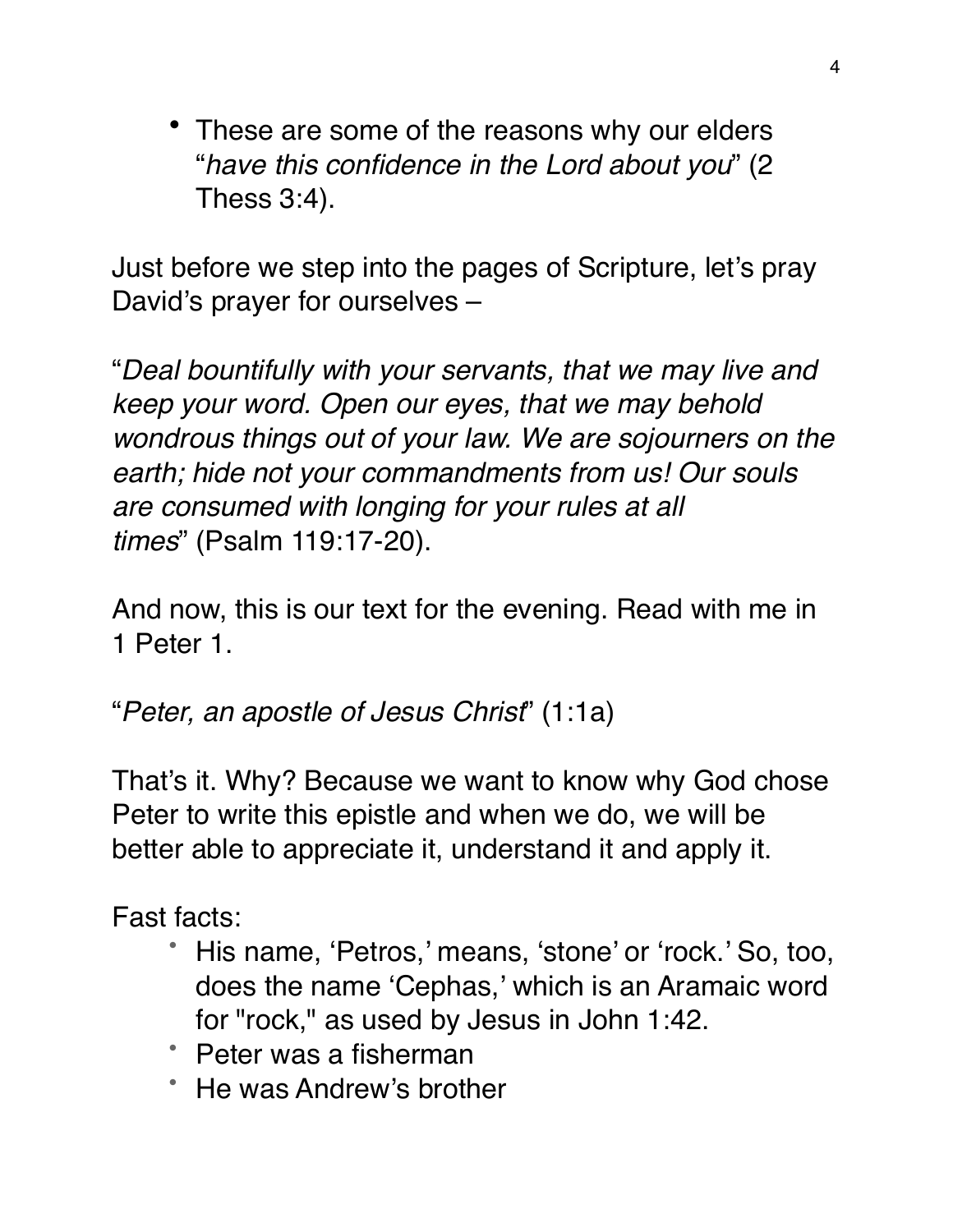- He became one of Jesus's 12 disciples
- He was also one of Jesus's closest companions along with James & John (Mk 5:37)
- He walked on water (Mt 14:31)
- He often put his foot in his mouth
- He confessed Jesus as the Christ (Mark 8:29)
- It is on that confession that Jesus promised to build his church (Mt 16:18).
- He saw Jesus glorified on the Mount of Transfiguration (Matt 17)
- He disowned Jesus 3 times (Luke 22:54-62)
- Mark may be his gospel
- He cut off the ear off Malchus's ear, the servant of the high priest (Jn 18:10)
- Jesus's last words to him were "*Feed my sheep*" (3 x in Jn 21) and "*Follow me*."
- After the resurrection, he became a pillar of the Jewish church in Jerusalem (Acts 9:36-43; Gal 2:9)
- He addressed the Pentecost crowd (Acts 2:14-41)
- He received a vision/call to the Gentiles (Acts 10)
- He wrote two epistles
- Early Christian tradition records that he died, crucified upside down under Nero c. 64 AD

Before and immediately after his conversion, Peter was a stereotypical fisherman; independent, strong, hot tempered with vulgar language. As soon as you hear his name, certain things come to mind. He experienced the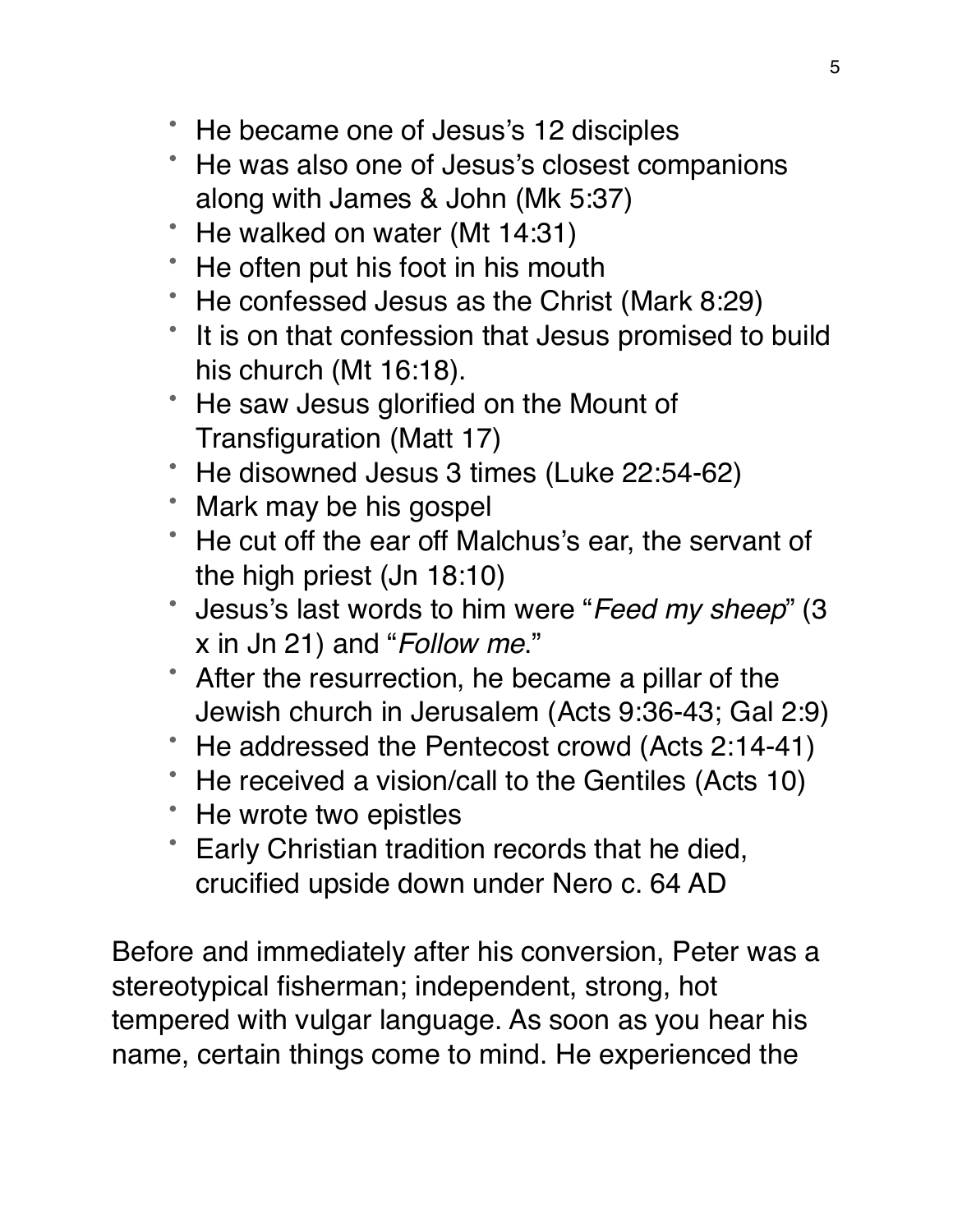highs and lows of life; the highest being his confession of Jesus and his lowest, the triad of denials about Jesus.

Betsie ten Boom, the sister of Corrie ten Boom, "*There is no pit so deep but that He is not deeper still*" and Peter's life is a prime example of that.

In Luke 22:31-32, Jesus told Peter, "*Satan demanded to have you, that he might sift you like wheat, <sup>32</sup> but I have prayed for you that your faith may not fail. And when you have turned again, strengthen your brothers*."

What hope for Peter. But, as we all know, Peter forgot the Lord's encouraging words. After his denial and Jesus's death, Peter went back to fishing.

This is why, at the Garden Tomb, after his resurrection, the angel said, *"Do not be alarmed. You seek Jesus of Nazareth, who was crucified. He has risen; he is not here. See the place where they laid him. <sup>7</sup> But go, tell his disciples and Peter that he is going before you to Galilee. There you will see him, just as he told you"* (Mark 16:6-7).

It's easy, as I mentioned Sunday, for the foreground of our lives to eliminate our view of the background, who is God; always present and always working for our good.

And it is this hope that makes Peter the perfect person to write this epistle. Listen to how he opens it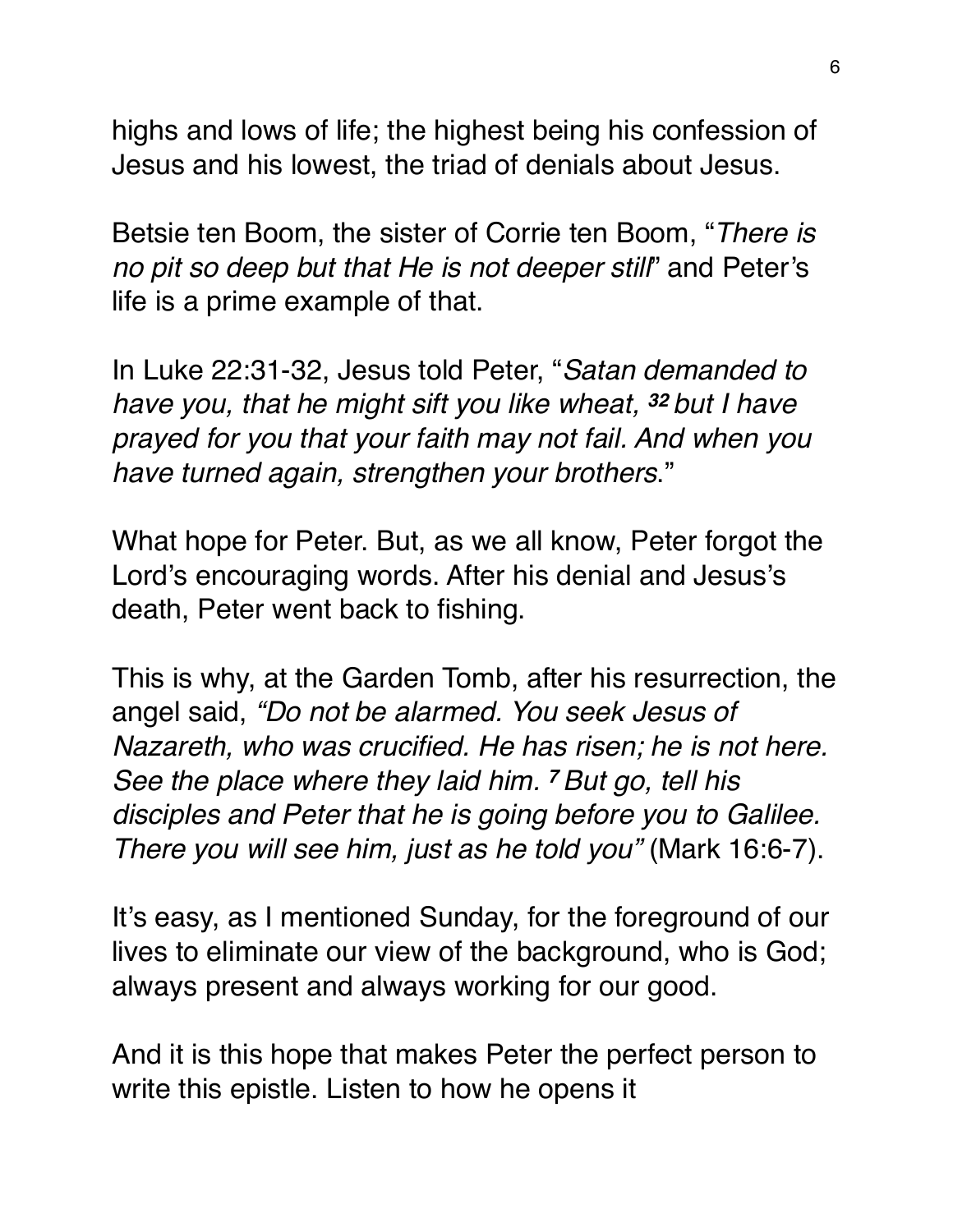*"Blessed be the God and Father of our Lord Jesus Christ! According to his great mercy, he has caused us to be born again to a living hope through the resurrection of Jesus Christ from the dead, <sup>4</sup> to an inheritance that is imperishable, undefiled, and unfading, kept in heaven for you, <sup>5</sup> who by God's power are being guarded through faith for a salvation ready to be revealed in the last time"* (1:3-5).

We'll talk about it later, but look what words came out of Peter's personal experience.

- *According to his great mercy*
- *A living hope through the resurrection of Jesus Christ from the dead*
- *An inheritance* 
	- o *Imperishable* not even his denial could threaten it
	- o *Undefiled* even his sin couldn't stain it
	- o *Unfading* even his faithlessness couldn't erase it
- *Kept in heaven for you* Jesus kept Peter. Peter didn't keep himself.
- *Who by God's power are being guarded*… (Jesus warned him that Satan desired to sift him but he, Jesus, had prayed for him)
- *Ready to be revealed at the last time* (Thank God, he doesn't 'call' our lives at halftime.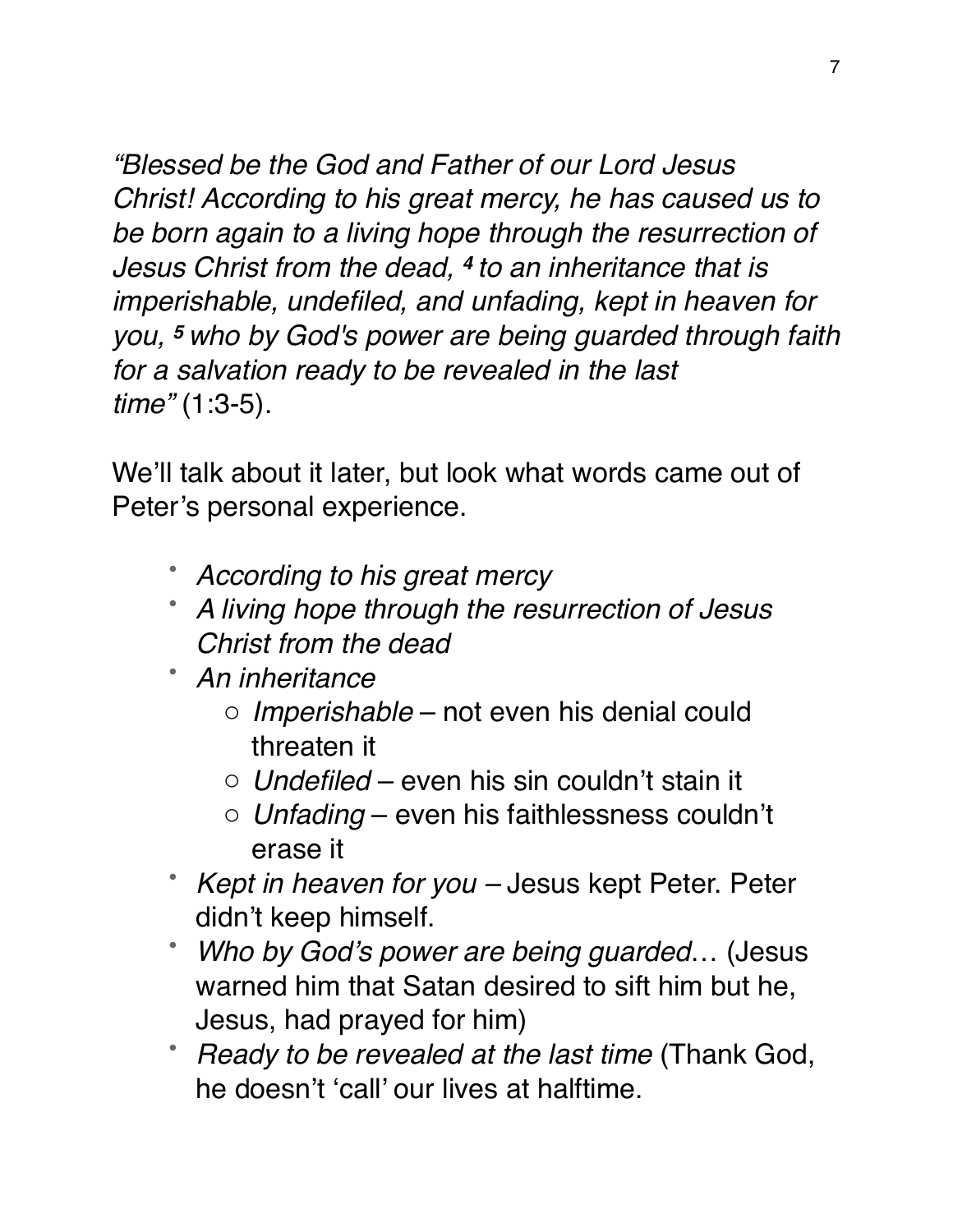## **Our application:**

Do you see how this makes Peter the perfect person to write this letter? His faith was stretched, even broken. And yet, he signed this letter as "*Peter, an apostle of Jesus Christ.*"

He made it. Peter made it. His denials disrupted his pilgrimage, but it didn't derail him. He is, after the resurrection, doing exactly what Jesus told him to do. He is

- Following Jesus
- Feeding Jesus's sheep

Jesus kept his word to Peter and kept him secure just as he keeps his word to you and keeps you. Salvation is not you, holding onto God. God holds you. Thankfully, our names are written on Christ's hands and "*no one is able to snatch [us] out of [his] hand"* (Jn 10:28).

Equally as important, Peter's readers were Christians whom persecution had scattered and *isolated* throughout the Roman empire. Worse, many of them weren't only isolated, they were homeless, separated from their native homeland, language, culture, traditions, family, etc. He calls them '*exiles*' (1:1).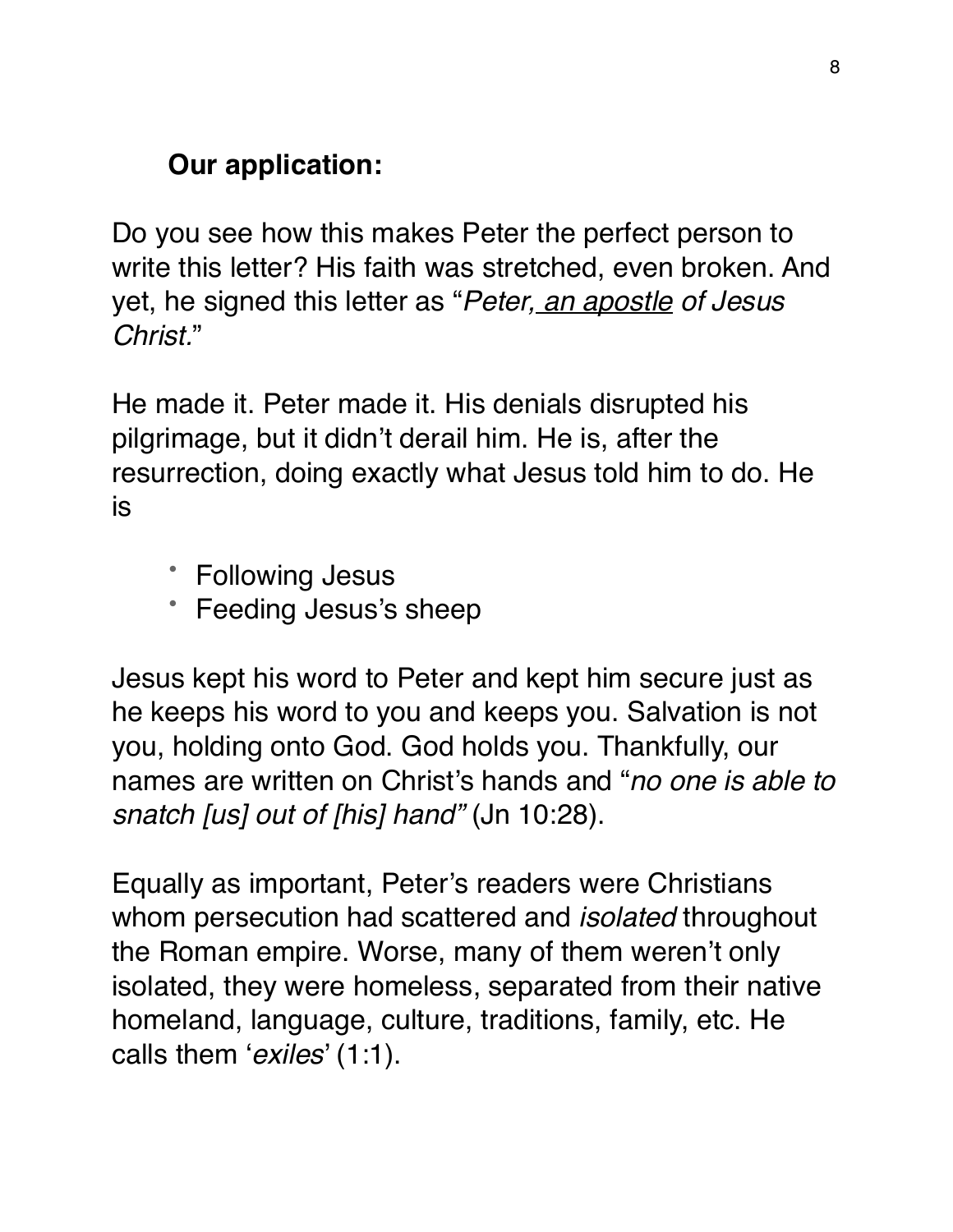These believers were enduring escalating persecution (1:6; 2:12,19–21; 3:9,13–18; 4:1,12–16,19) and Peter wrote to inspire hope in the midst of their crumbling world.

Our bodies need oxygen to survive and our souls need hope to thrive. Peter writes to give us that spiritual oxygen of hope.

Have Covid-19 waves obstructed your view of Jesus? Has the pressure of the moment caused you to doubt, even deny Jesus? It isn't anything you've said. You would never actually say, "I don't know him." It's how you're acting. Your thinking and your emotions are having a field-day with your life.

It is true that Covid-19 has temporarily isolated us and we may feel like exiles but I can assure you the depth of our circumstance is not close to that Peter's readers.

Did I tell you the circumstance of Betsie ten Boom's statement, "*There is no pit so deep but that He is not deeper still*"? No, I didn't. She said it while incarcerated in Ravensbrück, the German concentration camp where she and her sister were held. Betsie died at age 59 in 1944, after only six months of German imprisonment.

ILL – Five hundred years earlier, Martin Luther could have used that advice. He was subject to extended depressions, once locking himself away from everyone,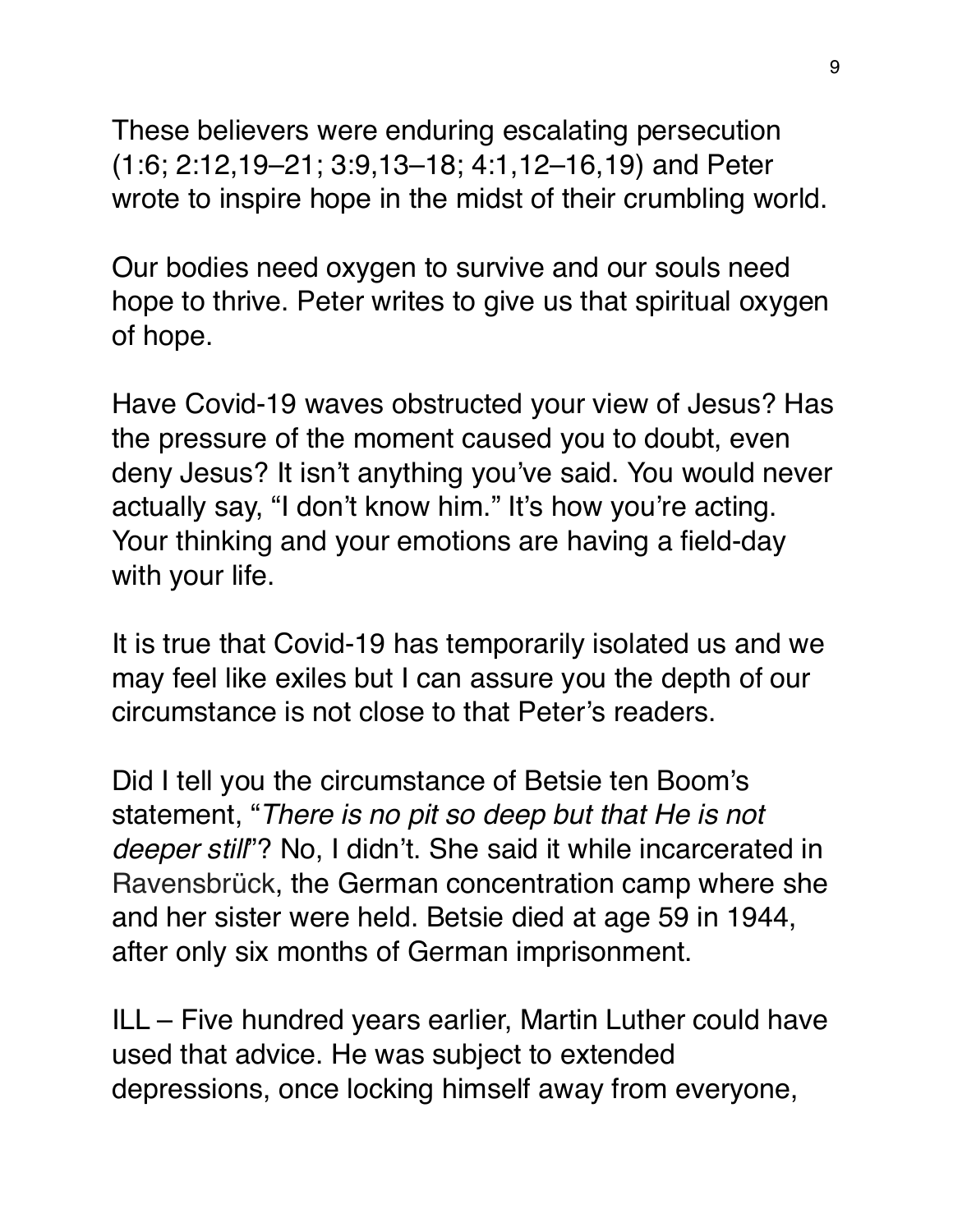His wife, Katerina, faithfully brought him meals. On one occasion, she was dressed in all black.

Martin Luther asked, "*Who died*?" Katerina replied, "*God.*" Martin Luther exclaimed, "*That's impossible*." Katerina retorted, "*Then stop acting like it*."

Jesus has given us a living, imperishable, undefiled and unfading hope by his resurrection.

In a Covid-19 world: Think wisely. Act boldly. Trust Jesus.

**Gospel:** By the way, just like Jesus asked Peter a question, Jesus has a question for you -

At the height of his ministry in Israel, Jesus led the disciples to Caesarea Philippi, the northernmost part of his ministry in the Promised Land. Many of you have stood in the exact spot where Jesus took his disciples.

The surroundings are impressive. The mountain is a pantheon to the Greek gods, particularly Pan. A sign declaring Caesar Augustus as the "Son of God is there. The cave known as the 'gates of hell' is there too. An orthodox Jew did not go there. But Jesus took his disciples there to ask them a single question and, in the midst of all those false deities: "*But who do you say that I am?"* (Mk 8:29).